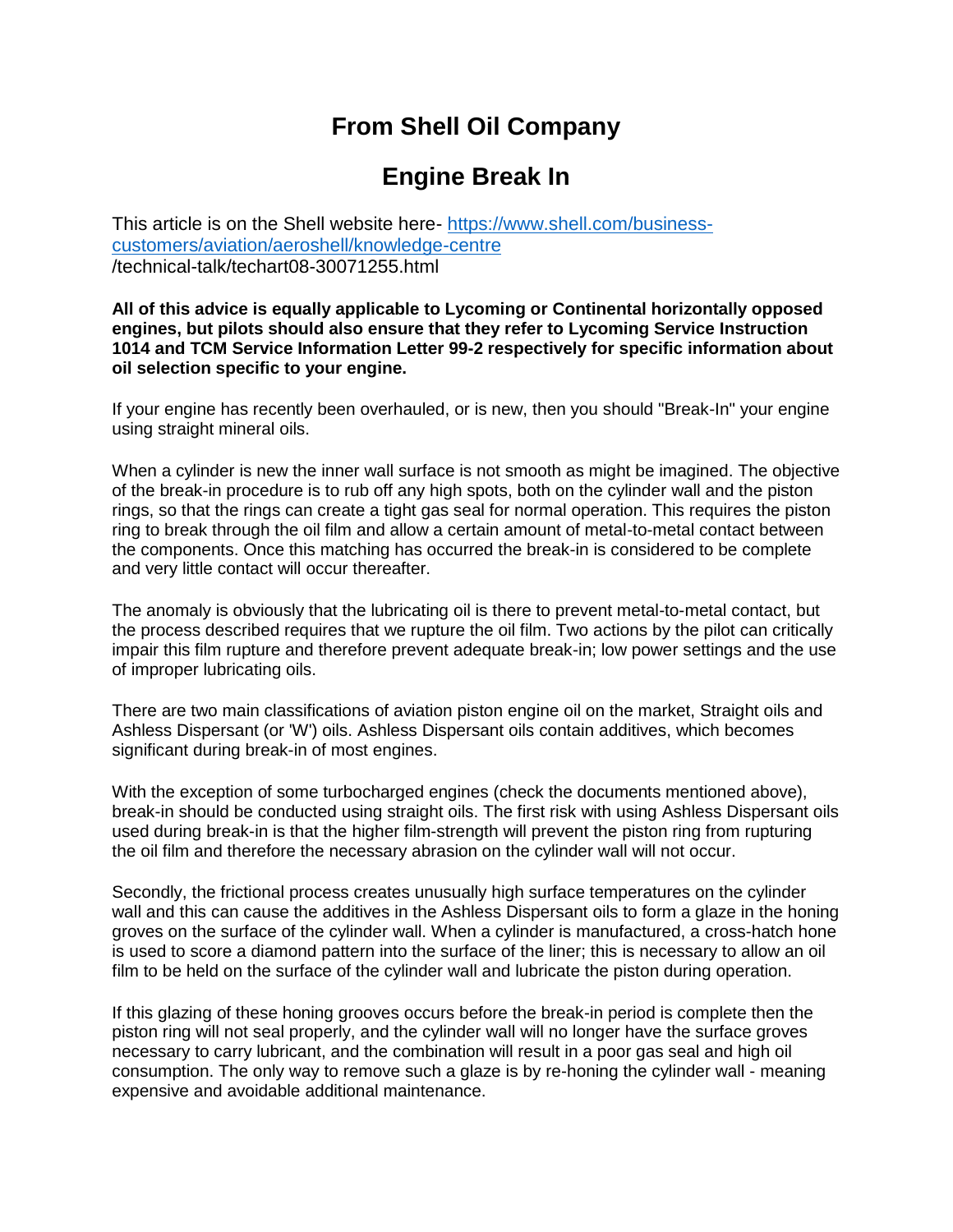However, successful break-in not only means the use of a straight oil of the correct grade but also the use of high power settings. High power settings mean high combustion pressures which, due to the piston ring design, forces the piston ring out to rupture the oil film. This is the key to the break-in process.

### **So what does this mean for the pilot?**

Use a good quality Straight Oil, such as AeroShell Oil 80 or AeroShell Oil 100, and stay with it right through the break-in period (typically 50 hours but check your engine manual). Be sure to check the oil level frequently as oil consumption will be higher than under normal operation.

You should be aware that the engine will produce wear metal particles during the break-in process and the oil and filter should be changed more frequently to remove these particles so that they don't act as a grinding paste and cause additional, unwanted wear.

The oil and filter should be changed:

- Within the first 10 hours operation after overhaul
- Within 25 hours of the first oil change
- Within 50 hours of the 25 hour oil change for engines with full flow oil filters, or 25 hours for engines with pressure screen filters.
- After 4 months since the last oil change regardless of engine hours.

This is in line with the manufacturer's recommendations such as those found in Lycoming's Service Bulletin 480D

As for engine operation, it is all about generating high cylinder pressure and maximising the engine cooling. Use full rated power and RPM for every take off and maintain these settings until at least 500 feet above the departed runway; at this point you can reduce power to 75% and continue the climb to your cruising altitude. Maintain 65% - 75% power for all cruise operations during the break-in period.

Avoid high altitude operation with non turbo- or supercharged engines as altitudes in excess of 8,000 feet will not permit sufficient cylinder pressure to be developed to overcome the spring force of the piston rings, preventing them from bedding in. Interrupt cruise power every 30 minutes or so with a smooth advance to full power for 30 seconds and then return to the original cruise settings. This allows the rings to flex and move in the piston groves.

Avoid long, low power descents as, again, there will be insufficient cylinder pressure force the piston rings out to form a gas seal and you will suffer from large amounts of combustion blow-by past the rings and also large amounts oil not being scraped from the cylinder wall. This combination can lead to excessive oil burn that can inhibit ring seating.

When descending, carry enough power to keep the CHT's at least in the bottom of the green. For similar reasons, ground running should be kept to a minimum, particularly during hot weather. During break-in, it would be better to delay departure than to sit at the end of the runway for 15 minutes or so running in high ambient temperatures.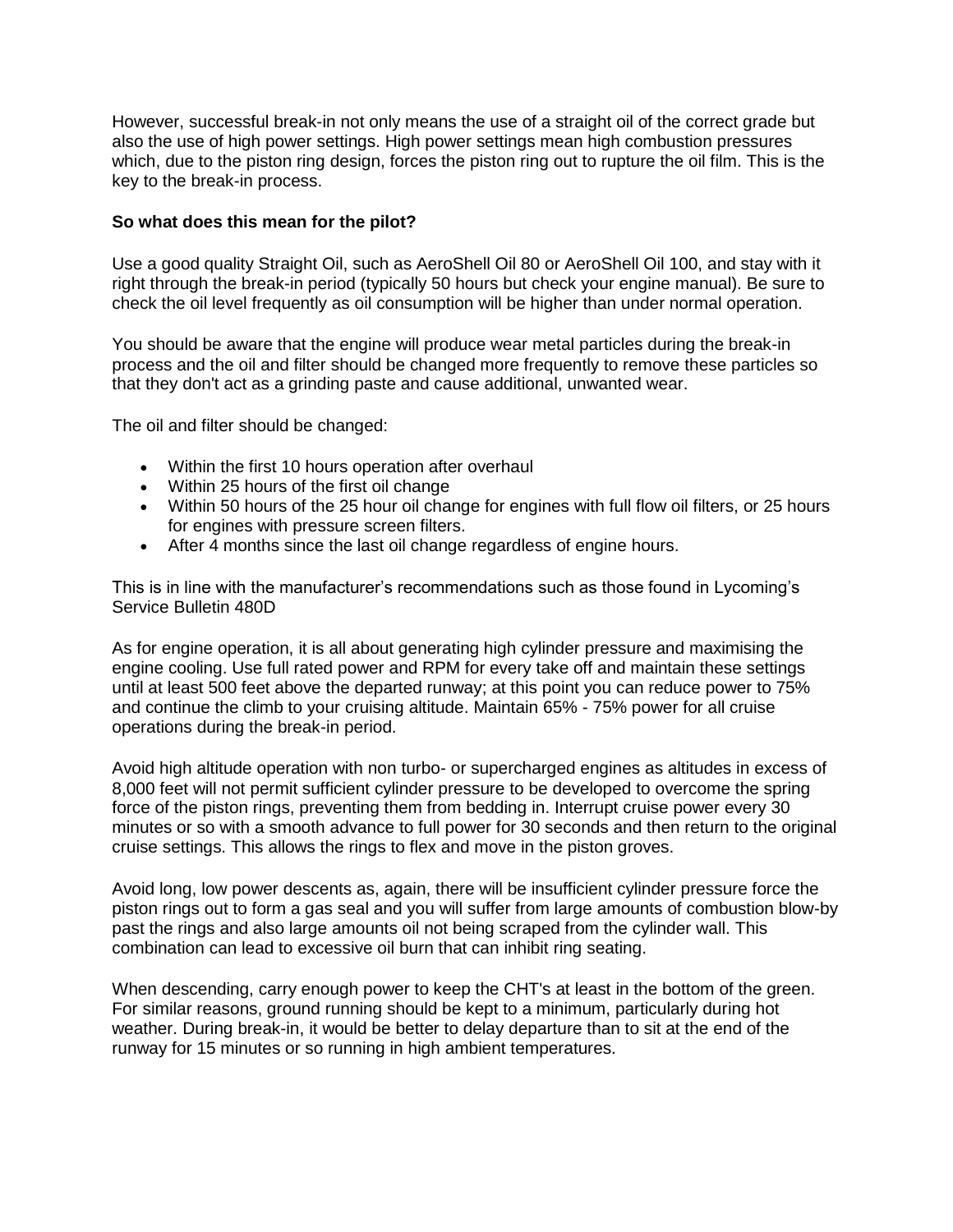Be careful with engine cooling as the increased friction from the wear process will increase the cylinder wall and piston temperatures and so particular attention should be given to providing adequate engine cooling.

When climbing, keep the airspeed up, decreasing the angle of climb so that increased ram air is available for cooling. Be generous with the fuel mixture. Keeping a rich mixture will provide charge cooling of the combustion chamber and so all take offs should be made with fully rich mixture and at altitudes in excess of 5,000 ft.

The mixture should only be leaned sufficiently to restore power loss from an overly rich mixture. These procedures will help to hasten the break-in and ensure a good match of rings and bore.

To summarise, don't handle your engine gently, remember to check your oil level frequently and top up with only the correct oil during the break-in period and observe the oil change periods. Particularly with group-owned or rental aircraft, be sure that all those that fly the aircraft during the break-in period are aware of these 2 points.

#### **How do you know when you have broken the engine in?**

There are several clues that the engine will give you, and one key one is oil consumption, so you should really start to take note what the consumption is from the start. What you will find is that the consumption will probably be quite high initially, will reduce rapidly and then plateau at a certain value.

What this value is is not really too important - it can be anywhere in the range of 1 litre every 4 to 20 hours - an indication of stabilisation is more the key. Too high an oil consumption indicates that the engine has not broken in yet (or has possibly glazed if it is over 100 hours operation).

Second indication to look out for is the exhaust stack. This will normally start being black and wet (due to the high level of oil burned during the initial stages of break-in). It will then turn to black soot and finally produce a tan / grey deposit, indicating that there is little oil being burned and the mixture setting is correct.

Another indication is that of crankcase pressurisation. If you fill the engine up to the maximum oil level indication and it rapidly loses the first half litre down the breather pipe then many people just fill the engine with less oil next time. This is fine if it is an old, worn engine, but during breakin it is actually telling you something.

Assuming that it is not an aerobatic engine, the reason that the oil is being pushed down the breather is that the crankcase is being over-pressurised by exhaust gas getting past the ring pack. In other words, the engine is not effectively sealing itself and has not achieved a good gas seal between rings and bore – so the break-in process is not yet complete.

It is best to top oil up to the maximum and monitor whether it rapidly loses the first half litre or so.

## **Chrome Bores vs. Steel bores.**